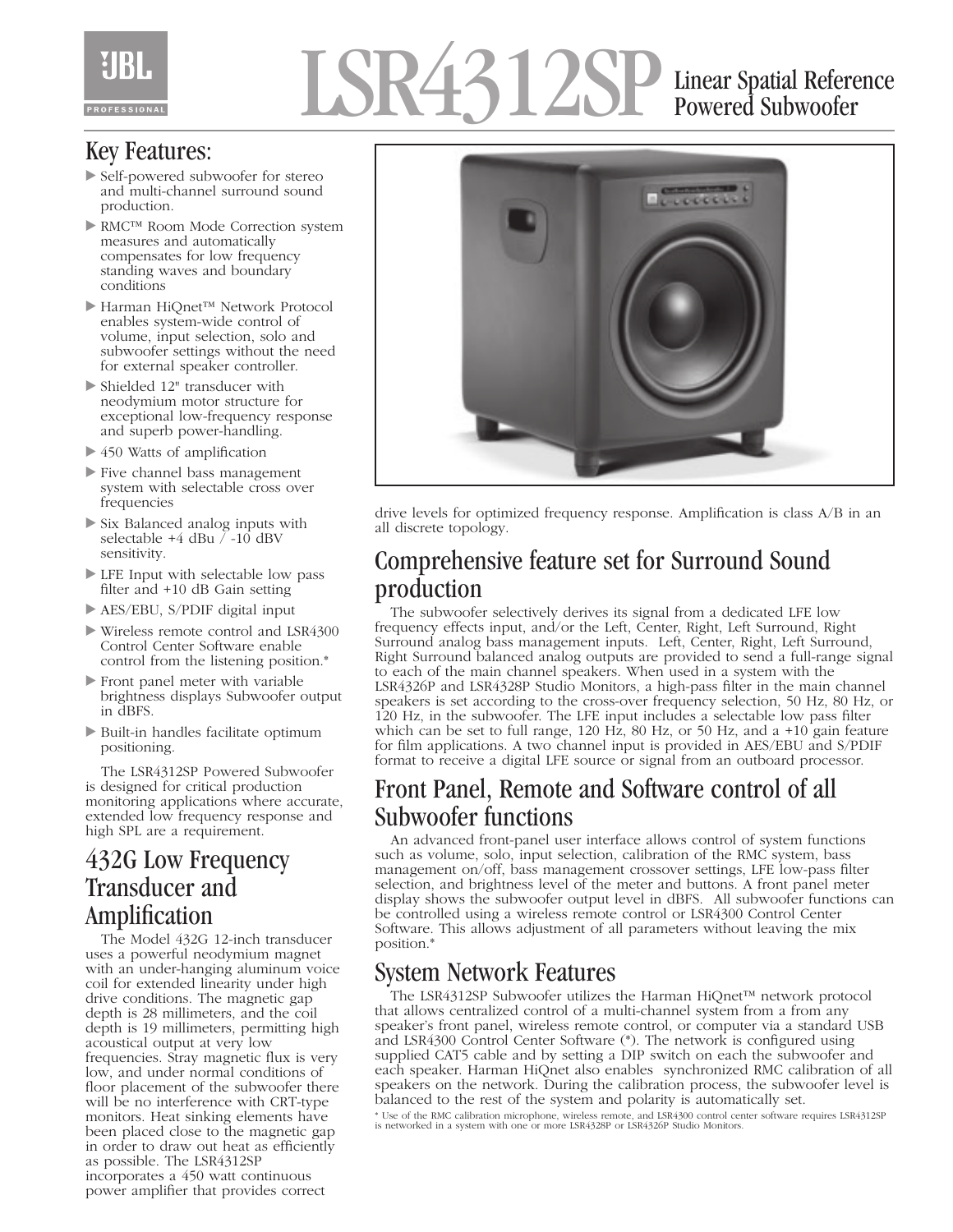### Automated RMC™ Room Mode Correction System

Room modes" (sometimes called "standing waves") can produce low frequency resonance that gives a misleading impression of bass response at the listening position. RMC™ (short for "Room Mode Correction") in the LSR4312SP Subwoofer analyzes the in-room frequency response measured at the listening position and automatically applies a corrective filter to minimize low frequency resonance. When the calibration mic is connected to a networked LSR4326P or LSR4328P the RMC analysis is initiated in the LSR4312SP Subwoofer and the RMC system applies a parametric filter at any of 73 frequencies (1/24th octave centers) between 20 Hz

and 160 Hz, with a variable Q from 1 (1-2/5 octave bandwidth) to 16 (1/11 octave bandwidth), with 3 to 12 dB of attenuation. When bass management is engaged, the subwoofer applies corrective filters below the crossover frequency and the LSR4326P and LSR4328P speakers apply corrective filters above the crossover frequency.

During the RMC calibration process, the subwoofer level is trimmed in 0.5 dB increments so it is balanced to the rest of the system. At the same time, polarity is automatically set to ensure the output of the subwoofer is in phase with the main channels at the mix position.

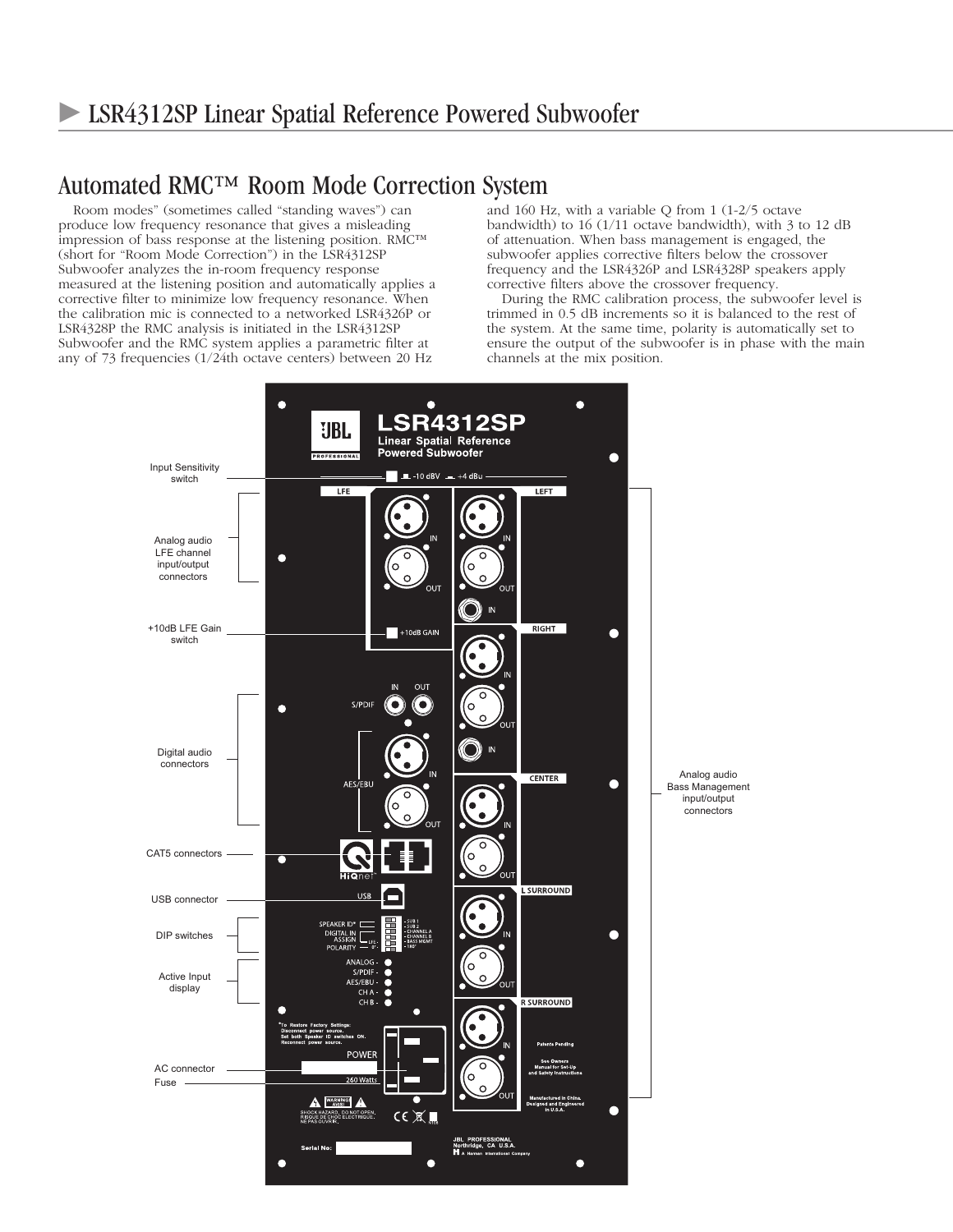## Specifications:

| System:                                            |                                                                                                                                                             |
|----------------------------------------------------|-------------------------------------------------------------------------------------------------------------------------------------------------------------|
| Frequency Response (-6 dB):                        | $27 Hz - 250 Hz$                                                                                                                                            |
| Enclosure Resonance Frequency:                     | 27 Hz                                                                                                                                                       |
| Low Frequency Extension:                           |                                                                                                                                                             |
| $-3$ dB:<br>$-10$ dB:                              | 29 Hz<br>24 Hz                                                                                                                                              |
| Bass Management Crossover ON:                      | Digital Crossover - Selectable: 50 Hz, 80 Hz, 120 Hz -4th<br>order Linkwitz-Riley                                                                           |
| Distortion, 96 dB SPL 1 M                          |                                                                                                                                                             |
| Low Frequency                                      |                                                                                                                                                             |
| (< 80 Hz)<br>2nd Harmonic:                         | ${<}1.5\%$                                                                                                                                                  |
| 3rd Harmonic:                                      | ${<}1.0\%$                                                                                                                                                  |
| Maximum Continuous SPL:                            | 116 dB SPL / 1m                                                                                                                                             |
| Maximum Peak SPL:                                  | 125 dB SPL / 1m (40 Hz - 80 Hz)                                                                                                                             |
| Low Frequency Model:                               | 432G                                                                                                                                                        |
| Diameter:                                          | 300 mm (12 in)                                                                                                                                              |
| Voice Coil:                                        | 65 mm (2.5 in)                                                                                                                                              |
| Magnet Type:                                       | Neodymium self-shielded                                                                                                                                     |
| Cone Type:<br>Impedance:                           | Polymer coated paper fiber<br>2 ohms                                                                                                                        |
| Amplifier                                          |                                                                                                                                                             |
| Topology:                                          | Linear                                                                                                                                                      |
| Sine Wave Power Rating:                            | 450 watts (<1% THD into rated impedance)                                                                                                                    |
| THD $+ N$ , $1/2$ Power:                           | ${<}0.08%$                                                                                                                                                  |
| AC Input Voltage:                                  | 120 VAC, 60 Hz Model LSR4312SP;                                                                                                                             |
| AC Input Voltage Operating Range:                  | 230 VAC, 50 Hz Model LSR4312SP/230<br>$+/- 10%$                                                                                                             |
| AC Input Connector:                                | IEC                                                                                                                                                         |
| Self-Generated Noise Level:                        | <10 dBA / 1 m tonal artifact-free noise floor using                                                                                                         |
|                                                    | analog input                                                                                                                                                |
| 1/8TH Power Rating:                                | 25 watts                                                                                                                                                    |
| Full Power Rating (100 hrs. IEC                    | 200 watts                                                                                                                                                   |
| pink noise, 6 dB crest Factor):<br>Wattage Rating: | AC at 1/8th power IEC Pink Noise 140 watts                                                                                                                  |
| Maximum Current:                                   | AC at maximum power output (audio)                                                                                                                          |
|                                                    | 120V AC line 4.2A<br>230V AC line 2.1A                                                                                                                      |
| System Protection:                                 | Short-term peak limit circuit in DSP prevents amplifier<br>clipping<br>Long-term thermal protection circuit prevents system<br>damage caused by overheating |
| Fuse Value:                                        | 8A, 250V AC Time Lag, Model LSR4312SP                                                                                                                       |
|                                                    | 4A, 250V AC Time Lag, Model LSR4312SP/230                                                                                                                   |
| Inputs / Outputs                                   |                                                                                                                                                             |
| Analog L, C, R, LS, RS, LFE Male XLR IN:           | Selectable +4 dBu/-10 dBV input sensitivity; Input<br>Impedance 10K ohms. Positive voltage applied to XLR<br>pin 2 produces outward woofer motion           |
| L, C, R, LS, RS, LFE Female XLR OUT:               | XLR Balanced loop-through pin 2 hot                                                                                                                         |
| Left, Right 1⁄4-in top-ring-sleeve IN:             | Balanced or unbalanced, Selectable +4 dBu/-10 dBV;<br>Input impedance 10K. Positive voltage applied to 1/4" tip<br>produced outward woofer motion           |
| AD Converters:                                     | 96 kHz, 24 Bit, 64x Over sampling                                                                                                                           |
| Calibrated Input Sensitivity,                      |                                                                                                                                                             |
| Analog XLR & 1/4":<br>$+4$ dBu:                    | 94 dB SPL / 1 m                                                                                                                                             |
| $-10$ dBV:                                         | 94 dB SPL / 1 m                                                                                                                                             |
| Male XLR IN:<br>Digital                            | AES/EBU(IEC60958)                                                                                                                                           |
| Female XLR OUT:                                    | AES/EBU(IEC60958)                                                                                                                                           |
| Female RCA IN:                                     | S/PDIF, (EIAJ CP1201)                                                                                                                                       |
| Female RCA OUT:                                    | S/PDIF (EIAJ CP1201)                                                                                                                                        |
| Digital Input Sample Rates:                        | 96 kHz, 88.2 kHz, 48 kHz, 44.1 kHz, 32 kHz.<br>Tolerance: $+/- 3\%$                                                                                         |
| Digital Input Word Length:                         | 24 Bit                                                                                                                                                      |
| Network Connection:                                | RJ45 IN, RJ45 OUT                                                                                                                                           |
| Network Protocol:                                  | Proprietary Harman HiQNet™ Protocol using RS485                                                                                                             |
| Computer Interface:                                | USB Type 1                                                                                                                                                  |

| <b>User Controls</b>                                          |                                                                                      |                                                                                                                                                                                                                                                                                                  |
|---------------------------------------------------------------|--------------------------------------------------------------------------------------|--------------------------------------------------------------------------------------------------------------------------------------------------------------------------------------------------------------------------------------------------------------------------------------------------|
|                                                               | Front Panel Controls:                                                                | Power ON, SOLO, RMC, BASS MANAGEMENT ON, BASS<br>MANAGEMENT CROSSOVER, LFE FILTER, SUBWOOFER<br>LEVEL, INPUT, $+/-$ (system volume, parameter<br>increment/decrement.                                                                                                                            |
|                                                               | RMC:                                                                                 | Start, Bypass                                                                                                                                                                                                                                                                                    |
|                                                               | RMC Calibration Functions:                                                           | RMC Filter: 73 Frequencies (1/24th octave centers)<br>between 20 Hz to 160 Hz, with a variable $Q$ from 1 (1.4)<br>octave bandwidth) to 16 (1/11th octave bandwidth, and<br>from 3 to 12 dB of attenuation.<br>RMC Trim: $+/-$ 9 dB in .25 dB increments<br>RMC Polarity: 0 degrees, 180 degrees |
|                                                               | <b>BASS MANAGEMENT XOVER</b>                                                         | Selectable frequencies: 50 Hz, 80 Hz, 120 Hz                                                                                                                                                                                                                                                     |
|                                                               | LFE FILTER:                                                                          | Selectable low pass frequencies: 50 Hz, 80 Hz, 120 Hz,<br><b>NONE</b>                                                                                                                                                                                                                            |
| <b>INPUT</b> Selection:                                       |                                                                                      | Analog (XLR / 1/4")<br>S/PDIF Channel A, Channel B, Channel A+B<br>AES/EBU Channel A, Channel B, Channel A+B                                                                                                                                                                                     |
|                                                               | SUB LEVEL Control                                                                    | $+/- 7.5$ dB in .5 dB increments                                                                                                                                                                                                                                                                 |
|                                                               | $+/-$                                                                                | Default: System Volume Control: 0 dB to -∞ dB<br>Secondary functions: Increment/decrement value of<br>selected function                                                                                                                                                                          |
|                                                               | Rear Panel Controls:                                                                 | L, C, R, LS, RS Analog Input Sensitivity +4 dBu/-10 dBV                                                                                                                                                                                                                                          |
|                                                               |                                                                                      | LFE Input $+10$ dB Gain applied to Analog and Digital<br>inputs                                                                                                                                                                                                                                  |
|                                                               |                                                                                      | DIP switches:<br>SW1: SUB 1 ID<br>SW2: SUB 2 ID<br>SW3: Digital Input Assignment Channel A<br>SW4: Digital Input Assignment Channel B<br>SW5: Digital Input Function: LFE or Bass Management<br>SW6: Polarity 0 degrees or 180 degrees                                                           |
|                                                               | Additional Controls accessible via LSR4300<br>Control Center Software:               | DIM (-12 dB at full volume), System MUTE, SAVE / LOAD<br>Configuration RMC Trim                                                                                                                                                                                                                  |
| Display                                                       | Front Panel Display:                                                                 | 31 LED Segments for dBFS and indication of settings                                                                                                                                                                                                                                              |
| Front Panel Meter:<br>Rear Panel Indicators:                  | -70 dBFS to 0 dBFS plus CLIP                                                         |                                                                                                                                                                                                                                                                                                  |
|                                                               | 5 LEDs indicate selection of Analog, S/PDIF, AES input<br>and digital channel A or B |                                                                                                                                                                                                                                                                                                  |
| Physical<br>Finish:<br>Handles:<br>Low Frequency Vent:        |                                                                                      | Dark graphite                                                                                                                                                                                                                                                                                    |
|                                                               | Two, flush mounted on sides                                                          |                                                                                                                                                                                                                                                                                                  |
|                                                               | Bottom ported linear dynamics aperture                                               |                                                                                                                                                                                                                                                                                                  |
| <b>Baffle Construction:</b><br><b>Enclosure Construction:</b> |                                                                                      | Injection-molded structural ABS                                                                                                                                                                                                                                                                  |
|                                                               |                                                                                      | 25 mm (1 in) MDF; 50 mm (2") MDF woofer baffle                                                                                                                                                                                                                                                   |
| Net Weight:                                                   | 29.5 kg (66 lbs)                                                                     |                                                                                                                                                                                                                                                                                                  |
|                                                               | Dimensions (WxHxD):                                                                  | 406 mm x 502 mm x 489 mm<br>(16" x 19.75" x 19.25")                                                                                                                                                                                                                                              |

Notes:

All measurements unless otherwise stated made anechoically in a  $4\pi$  environment at 2 meters, referenced to 1 meter by inverse square law.

The reference measurement microphone position is located perpendicular to the centerline of the low frequency transducer.

Acoustic loading provided by the listening room increases maximum SPL capability and low frequency bass extension as compared to stated anechoic values.

Distortion measurements performed with the input voltage necessary to produce the stated A- weighted SPL at the stated measurement distance. Distortion figures refer to the maximum distortion measured in any 1/10th octave wide band in the stated frequency range.

JBL continually engages in research related to performance improvements. New materials, production methods, and design refinements are introduced into existing products without onclude include and design reductions and com